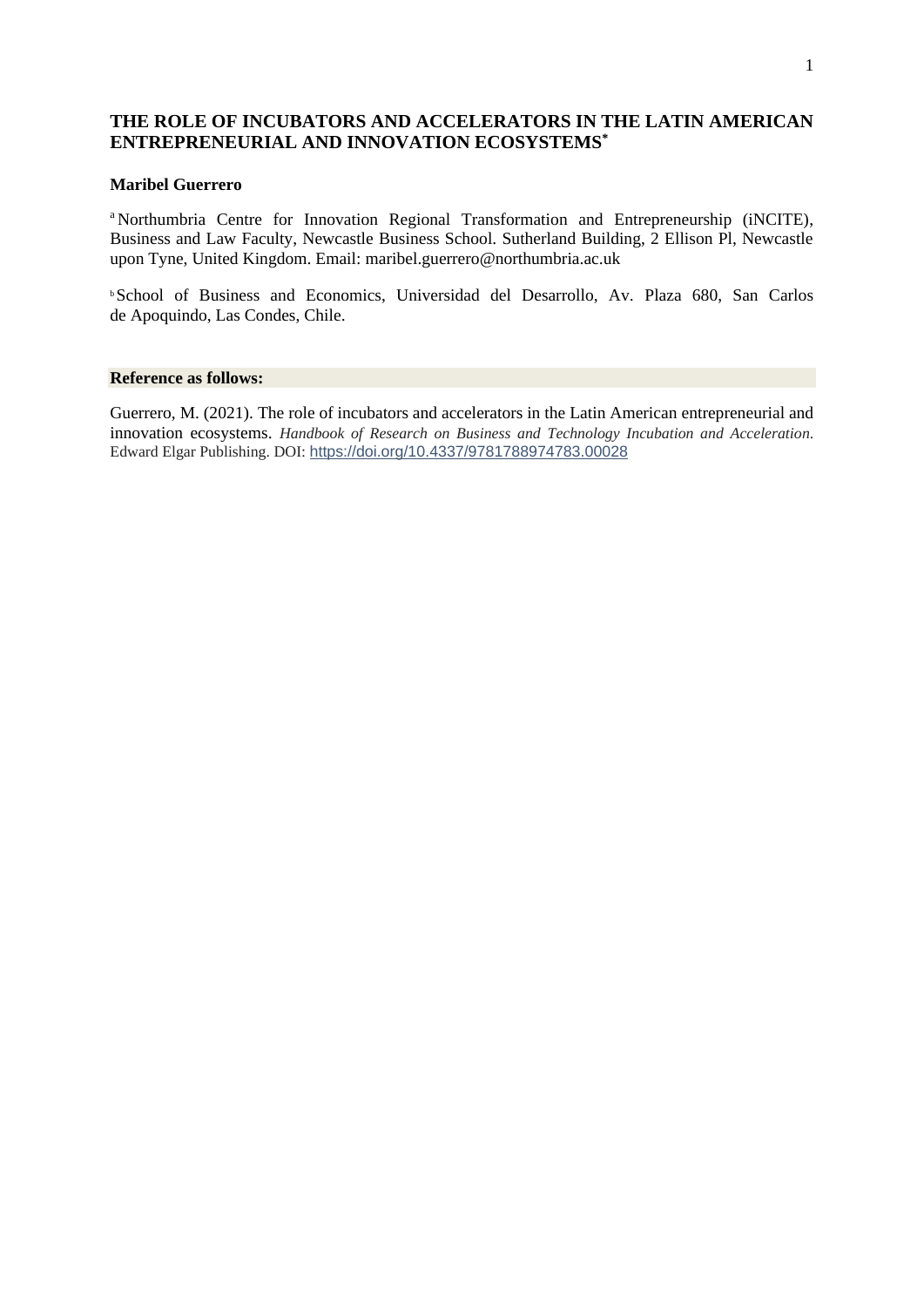#### **INTRODUCTION**

Over the past decades, diversity in incubation mechanisms has been introduced by public, private, and mixed organizations to support/accelerate the creation and development of entrepreneurial initiatives (Pauwels et al 2016). While the accumulation of knowledge on incubation mechanisms has highlighted their determinants as well as their contributions within the entrepreneurial process (Mian 1997; Hackett and Dilts 2004; Grimaldi and Grandi 2005; Theodorakopoulos et al 2014; Mian et al 2016; Galbraith et al 2019), this accumulation of knowledge also points to the heterogeneity of incubation models (Barbero et al 2014; Klofsten et al 2020). Undeniably, this heterogeneity was shaped by time and space (Autio et al 2014; Mian et al 2016).

Prior literature has paid attention to the incubation phenomenon in North America, the United Kingdom, and European countries (Galbraith et al 2019). It is therefore essential to gain insights into the specific features of incubation/acceleration models in emerging economy contexts (e.g., Asia, Africa, Latin America) where this topic has been limited to best practice reports and policy briefs. The analysis of diversity in entrepreneurship and contexts has been part of an academic discussion during this decade (Welter et al 2017). This discussion takes relevance to the emergence of entrepreneurial and innovation ecosystem literature where support infrastructures (incubators/accelerators) have been playing an essential role in the creation and development of new ventures (Wright et al 2017; Sharma and Meyer 2019; Mosey and Kirkham 2019; Cumming et al 2019; Guerrero and Santamaría-Velasco 2020).

Inspired by the academic discussion, this chapter aims to discuss the role of incubators/accelerators in the configuration of the Latin American entrepreneurial and innovation ecosystem. By exploring the current debates in both academia and policymakers, we identify several patterns in the most representative Latin American economies, as well as discuss challenges/trends that are converging into new research agendas. Based on our analysis, several implications have emerged for academics, university managers, and policymakers.

The chapter is organized as follows. Section 19.2 discusses what we do know about the accumulation of knowledge about incubators and accelerators in Latin America. Section 19.3 introduces the methodological design. Section 19.4 includes the main findings. Section 19.5 discusses the main implications for policymakers. Finally, Section 19.6 presents our conclusions and limitations.

## **WHAT DO WE KNOW ABOUT THE INCUBATION/ACCELERATION MODELS IN LATIN AMERICA?**

Although the limited number of publications, this section presents the accumulation of knowledge about the antecedents, the determinant conditions, and the models of incubators/acceleration in Latin America.

**Antecedents: Government Intervention and Triple Helix Configuration in Latin America** The antecedents of the incubation/acceleration models in Latin America are mainly associated with the National Innovation System literature (Lundvall 1992; Nelson,1993). According to Etzkowitz and Leydesdorff (1997), incubators and accelerators have supported entrepreneurship and innovation infrastructures in which converge different actors such as the government, the industry, and the university.

In Latin America, the creation of incubators has been supported by government intervention during the 1980s and the 1990s (de la Garza 1993; Molina et al 2011; Kantis and Federico 2012). The government intervention emerged as a benchmark for the constitution of national innovation systems, and recently for configuring favorable conditions toward entrepreneurship – nowadays understood as entrepreneurial ecosystems (Vonortas 2002; Kantis and Federico 2012; Guerrero and Urbano 2017). According to Etzkowitz and Brisolla (1999), the benchmark approach presented a trade-off when the intervention was designed without an adequate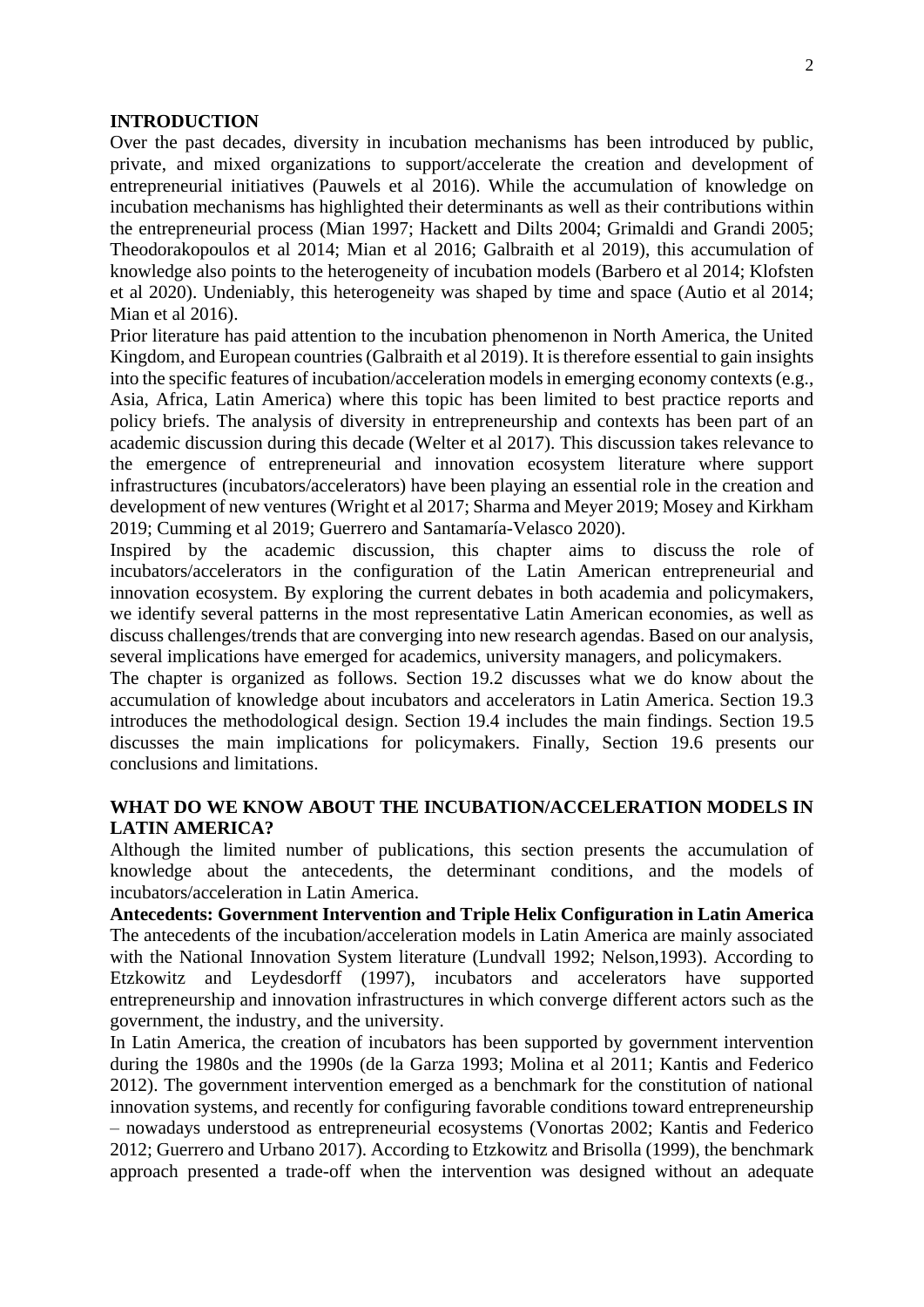adaptation of the policy to the Latin American socio-economic reality. Based on previous research, we observe three patterns in government intervention and the incubators/accelerators. The first pattern was the adoption of a Triple Helix incubation model (government, universities, and industry) to foster new and technology-based ventures. By the influence of international experiences, the Latin American governments fostered the creation of incubators in collaboration with universities and industrial organizations (Medeiros and Atas 1996). In Brazil, the first incubator was founded by research and technological universities (Casanova and Arce 2015; Alba Ortuño 2015). In Mexico, Dutrénit et al (2010) evidenced the channels of interaction between public research organizations and industry.

The second pattern was the implementation of legislation regarding innovation, entrepreneurship, and competitiveness. In Brazil, Barquette (2002) found governmental actions oriented toward the creation of technology-based firms in diverse industrial sectors as technology, electronics, telecommunication, and automatization. Similarly, Guerrero and Urbano (2017) evidenced how the agendas of Mexican administration were oriented to define policies, regulations, and programs to manage innovation and innovation in priority areas like technology, biotechnology, aeronautic, and automotive. These foundational initiatives were the initial step of developing technology transfer, scientific and entrepreneurship laws, and regulations (Herrera et al 2018).

The third pattern was the decentralized management of public resources through agencies or institutes. The decentralization was associated with the creation of hybrid organizations to manage technological/scientific inputs/outputs. Concretely, the national science and technology agencies<sup>1</sup> have supported the decentralization of actions and resources based on the regions' priorities (Guerrero and Urbano 2012, 2017). The national agencies have designed/implemented the incubation/acceleration programs at the country/regional level (Herrera et al 2018), as well as establishing the criteria for categorizing/legitimizing of the incubation infrastructures as an active part of the entrepreneurial ecosystem (Guerrero and Santamaría-Velasco 2020)

#### **Determinants in the Creation of Incubators/Accelerators in Latin America**

By adopting the industrial agglomeration theory, Barquette (2002) identified conditions associated with the consolidation of technological incubators in Brazil. Concretely, physical infrastructures, human capital, agglomerations, networks, university-industrial relationships, and public sectors (Barquette 2002). By adopting the intellectual capital and network approaches, Casanova and Arce (2015) found that the determinant of the success of business incubators has been the intellectual capital and network vision. Given the limited access to resources/capabilities in Latin American countries, the network vision is an adequate strategy for accessing/sharing risks, knowledge, resources, and capabilities (Herrera et al 2018; Guerrero et al 2019).

By adopting the ecosystem approach, incubators become a critical element of an ecosystem by nurturing multiple professional services that allow the creation/development of new entrepreneurial and innovative initiatives (Guerrero et al 2017; Guerrero and Urbano 2017). The local/regional ecosystem is also a determinant in the success of incubators/accelerators (Guerrero and Santamaría-Velasco 2020). It implies a mutual and reciprocal relationship between incubators and the entrepreneurial innovation ecosystems (Herrera et al 2018).

#### **Incubators/Acceleration Models Implemented in Latin America**

Regarding the entrepreneurial process, Alba Ortuño (2015) argues that the role of incubators in the entrepreneurship ecosystem is considered as part of professional and physical infrastructures that support the initial stages of entrepreneurial activity (incubation) as well as growth stages of new ventures (accelerations). An example has been the Chilean model, which different stages integrate as sensitization (dissemination of the offer of services), pre-incubation (the initial diagnosis and involvement), the incubation (the implementation of programs,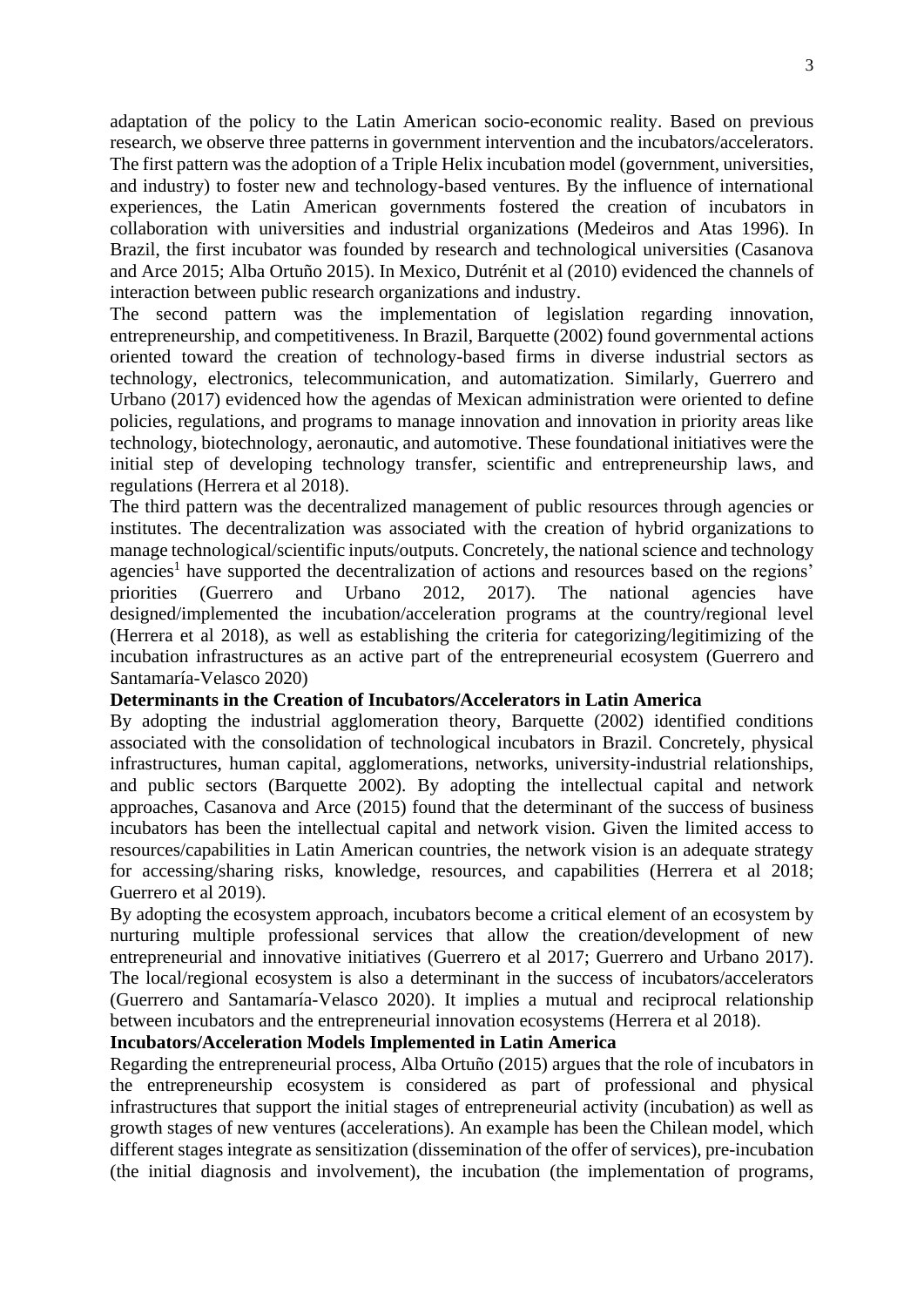supports, and networks), follow-up (guide the inputs and outcomes across the incubation cycle), and post-incubation (the support offered for achieving growth/internationalization orientations) (Carballo-Barrera and Nichols 2016).

Regarding the entrepreneurial nature, Ramirez et al (2019) found three types of incubators: (1) low-tech or traditional which support entrepreneurial/innovative initiatives from traditional and mature sectors; (2) medium-tech which focuses on sectorial segments as manufacturing, network development, technology and information; and (3) high-tech focused on biotech, pharmaceutics, and TICs. Also, given the relevance of social entrepreneurship, during the last five years a new segmentation of incubation services oriented to support social initiatives has been observed (Guerrero et al 2017; 2018). In Mexico, university incubators have established specific programs oriented toward incubating/accelerating specific social innovation initiatives in vulnerable communities (Guerrero et al 2017; Guerrero and Santamaría-Velasco 2020). Related to the ownership, in Latin America, incubators have adopted multiple types of ownership including public, private, or mixed (Ramirez et al 2019).

## **METHODOLOGY**

### **Methodological Design**

Given the lack of previous research on incubators/accelerators in Latin America, a contemporary and still unexplored subject, we choose an inductive multiple case study design as a research strategy (Eisenhardt and Graebner 2007). This methodological design has been successfully implemented by previous studies that have explored the accelerator phenomenon in the European Context (see Pauwels et al 2016). We use a theoretical snowball sampling approach (Yin, 2017). Concretely, our sampling approach focused on cases that comply with predefined criteria of selection: (a) incubators/accelerators oriented to small teams that supported them with equity investment, intensive mentoring/networking, highly competitive applications, and Demo Day graduation (Miller and Bound 2011); (b) incubators/accelerators actively involved in the Latin American entrepreneurship ecosystem (Kantis and Federico 2012) and innovation ecosystem (Herrera et al 2018); and (c) incubators/accelerators with international/regional recognition and presence (UBI Global 2019). We identified 12 accelerators/incubators in Latin America that complied with the criteria of selection. We invited them to participate in this study, but only four accepted (one per country).

#### **Data Collection and Data Analysis**

Our research settings were four Latin American countries: Chile, Brazil, Colombia, and Mexico. We used primary data (semi-structured interviews) and secondary data (archival data). Regarding the semi-structured interviews, 12 agents involved in the bridge between incubators and entrepreneurial/innovation ecosystems were interviewed during the first half of 2019. Interviews ranged from 1.5 hrs. to 2 hrs. following the confidential agreements (Table 19.1). Regarding the secondary data, we collect information from public reports, internal documents, presentations, and websites. By following the triangulation proposed by Yin (2017), our data analysis evolved the country cases using the archival data available. We then contrasted/complemented the archival data with the interviewee's perceptions.

| Countrv       | <b>Interviewee</b>                                                                              | Secondary data                       |
|---------------|-------------------------------------------------------------------------------------------------|--------------------------------------|
| <b>Brazil</b> | Male incubator manager<br>$Local$ network – ANPROTEC<br>Latin American network - IncubadorasLAT | Public reports<br>Internal documents |

#### *Table 19.1Data collection*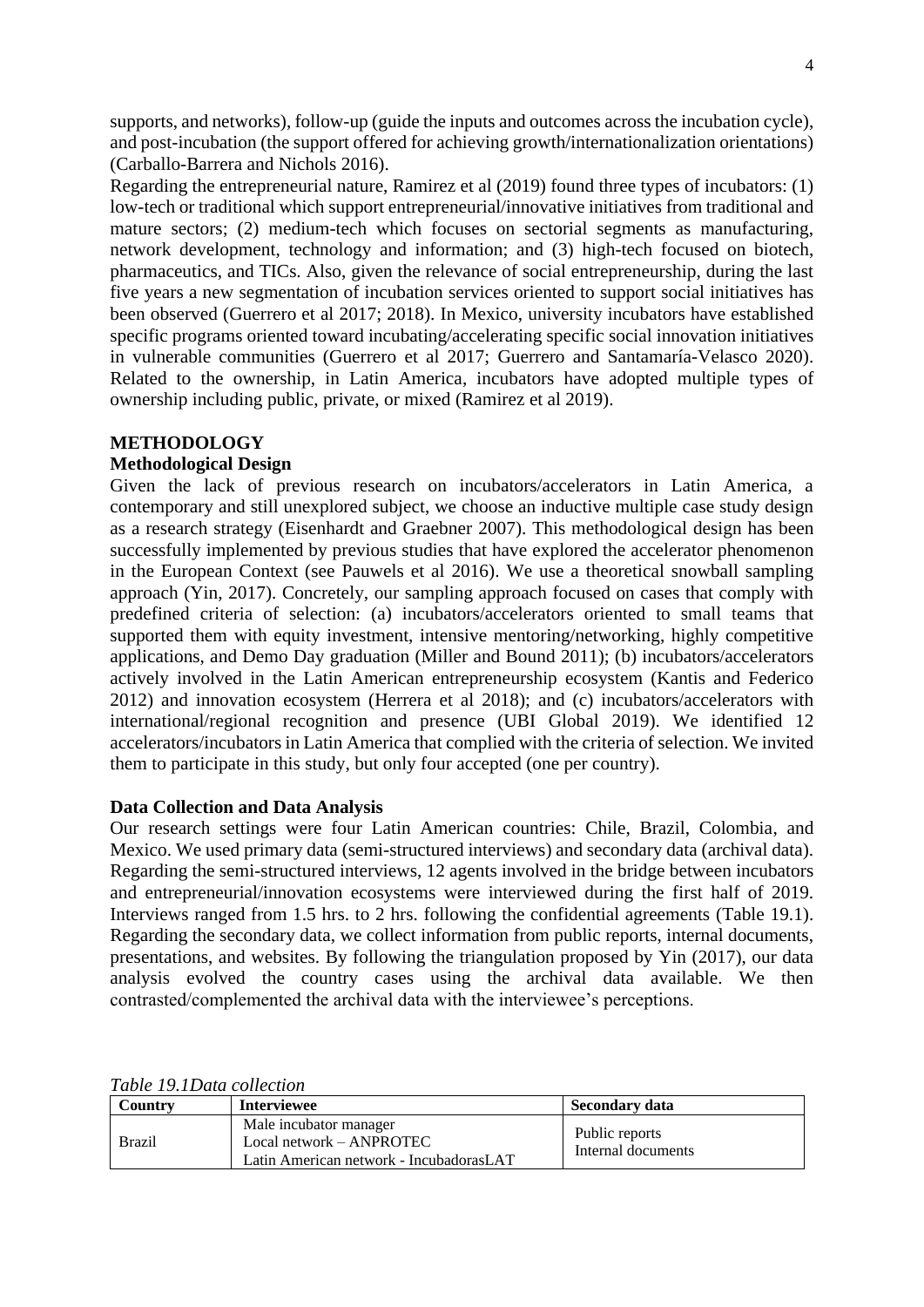|          | Male incubator manager                  | Incubators/accelerators |
|----------|-----------------------------------------|-------------------------|
| Chile    | Local network $-$ CORFO                 | presentations           |
|          | Latin American network – IncubadorasLAT | Websites                |
|          | Female incubator manager                |                         |
| Colombia | Local network – INNPulsa                |                         |
|          | Latin American network - IncubadorasLAT |                         |
|          | Male incubator manager                  |                         |
| Mexico   | Local network - INNADEM                 |                         |
|          | Latin American network - IncubadorasLAT |                         |

*Source:*Author.

# **THE LATIN AMERICAN INCUBATION/ACCELERATION BACKGROUND Government Intervention and Configuration of Incubators/Accelerators**

Table 19.2 shows the evolutionary trends of governments' intervention during the creation and development of incubators/accelerators in most representative countries in Latin America (i.e., Brazil, Chile, Colombia, and Mexico).

*Table 19.2Policies and programs supporting the creation of incubators in Latin America*

| Country       | <b>Responsible</b> | <b>Programs</b>                                                   | <b>Inputs/Outputs</b>    |
|---------------|--------------------|-------------------------------------------------------------------|--------------------------|
| <b>Brazil</b> | Ministry<br>of     | 1984: Launched the first incubator                                | 1984: 1 incubator        |
|               | Science<br>and     | 1987: National Association of Technology-Based Incubators         | 2009-<br><b>Budget</b>   |
|               | Technology         | (ANPROTEC)                                                        | date: US\$<br>10         |
|               |                    | 1991: Support program for SMEs (SEBRAE)                           | million                  |
|               |                    | 2009: National Program for the Support of Business                | 2009-date:<br>300        |
|               |                    | Incubators and Technology Parks (Program Nacional de              | incubators               |
|               |                    | Apoio an Incubadoras e Parques Tecnológicos)                      |                          |
| Chile         | Government         | 1939: The creation of CORFO                                       | 2003:<br><b>Budget</b>   |
|               | Agency:            | 1992: Launched the first incubator Santiago Innova                | US\$ 11 million          |
|               | Production         | supported by the municipal government $-$ inspired by the         | 2003-2008:<br>27         |
|               | Development        | Barcelona Activa incubation model                                 | incubators               |
|               | Corporation        | 2001–2005: Program to subsidize the creation/operation of         | <b>Budget</b><br>2006-to |
|               | (CORFO)            | university business incubators (3IE, OCtantis), regional          | US\$<br>date:<br>12      |
|               |                    | incubation network, the creation of Chile INCUBA (a trade         | million per year         |
|               |                    | association of business incubators)                               |                          |
|               |                    | 2006-2010: CORFO primarily finances all formal Chilean            |                          |
|               |                    | incubators                                                        |                          |
|               |                    | 2010–2014: Start-up Chile (acceleration and scale-up) and         |                          |
|               |                    | incentive model                                                   |                          |
|               |                    | 2014–2018: Diversity and equality in funding (per region, per     |                          |
|               |                    | stage, per mentoring), in physical spaces (co-works, hub,         |                          |
|               |                    | centers), in entrepreneurship (gender, social, young), as well    |                          |
|               |                    | as the creation of corporate accelerators (Blue Box Mexico,       |                          |
|               |                    | SocialLab), and evaluation model (organization, value             |                          |
|               |                    | creation, and performance)                                        |                          |
| Colombia      | Ministry<br>of     | 1994: National Association of Business Incubators (SNCIE)         | 1994:1 Incubator         |
|               | Commerce,          | & Law 344                                                         | 2002-2009:<br>22         |
|               | Industry, and      | 1996: Technology-based university incubators in Antioquia         | Incubators<br>plus       |
|               | Tourism            | (National University of Colombia, Antioquia University,           | innovation<br>ten        |
|               |                    | <b>EAFIT</b><br>University,<br>Medellin Municipality,<br>business | 20<br>Soft<br>nodes      |
|               |                    | associations)                                                     | Parks                    |
|               |                    | 1999: Program to subsidize the creation and operation of          |                          |
|               |                    | technology-based incubators                                       |                          |
|               |                    | 2000: Law 590 SMEs                                                |                          |
|               |                    | 2006: Law 1450 Entrepreneurship                                   |                          |
|               |                    | 2009: Entrepreneurship Policy                                     |                          |
|               |                    | 2011: Law 1450 plus Innovation and competitiveness                |                          |
|               |                    | 2012: Launched iNNpulsa                                           |                          |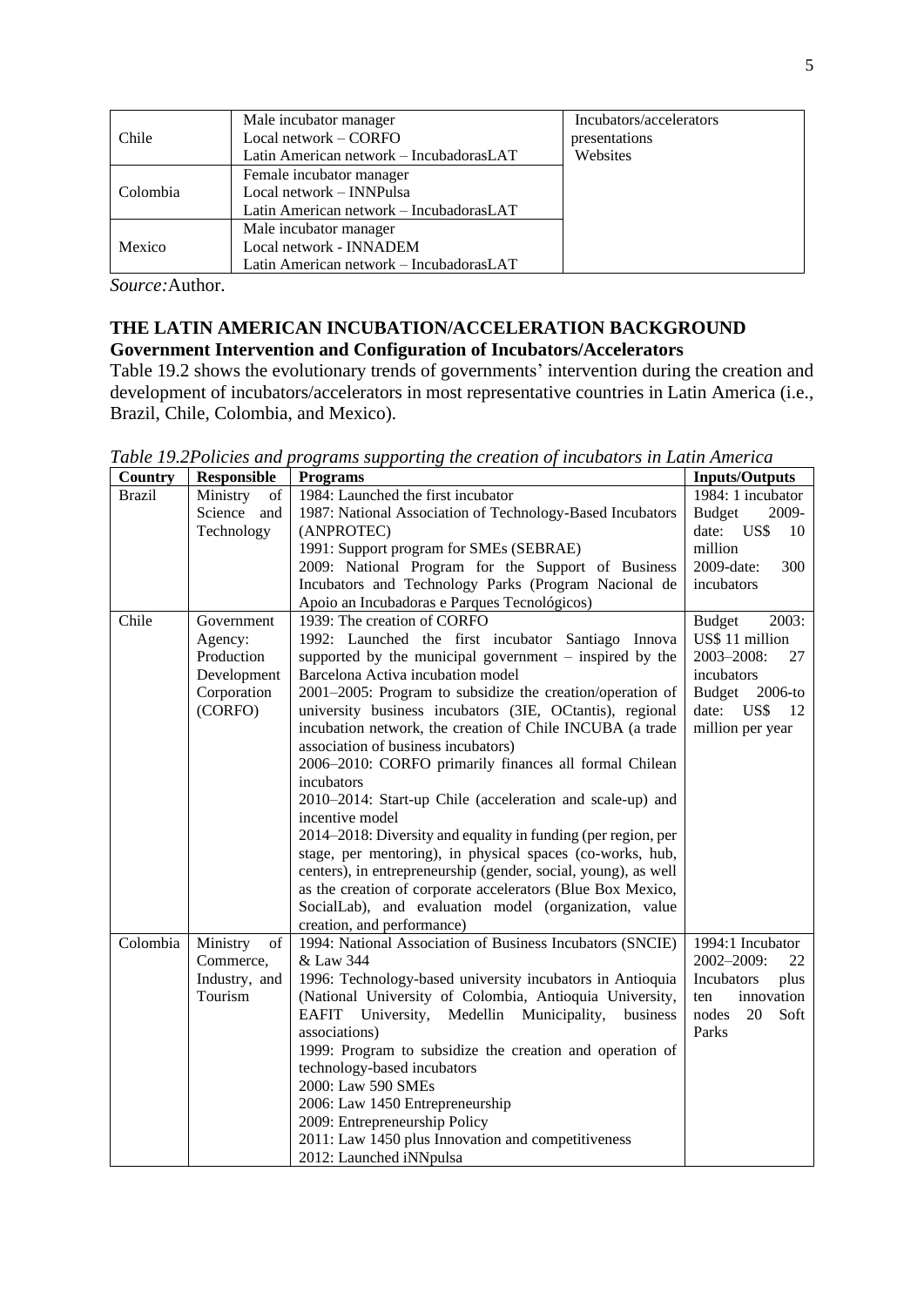| Mexico | National       | 1992: The creation of the Mexican Association of Incubators | 1992:<br>14          |
|--------|----------------|-------------------------------------------------------------|----------------------|
|        | of<br>Consul   | 2012: National Business Incubation System Network of        | incubators<br>from   |
|        | Science<br>and | <b>Technological University Incubators</b>                  | the UNAM, IPN,       |
|        | Technology     | 2012: Law                                                   | <b>TEC Monterrey</b> |
|        | (CONACYT)      | 2013-2018:<br>National Institute<br>Entrepreneurship<br>of  | 2012: Accelerator    |
|        |                | (INADEM) coordinated and recognized incubators              | and Incubators       |
|        |                | 2015: Incubators such as co-working spaces                  | 2015:<br><b>New</b>  |
|        |                | 2019: the new administration discontinued INADEM            | SUM-<br>formulas     |
|        |                |                                                             | Start-up Mexico;     |
|        |                |                                                             | MassChallenge;       |
|        |                |                                                             | Venture Institute;   |
|        |                |                                                             | WAYRA;               |
|        |                |                                                             | <b>TECHBA</b>        |

*Source:*Author.

## *The Brazilian case*

Since the 1980s, the Brazilian Ministry of Science and Technology has promoted the creation of technological ventures supported by the first technological incubator (Barquette 2002). Based on international benchmarking, since the 1990s, the Brazilian government promoted several programs oriented to create incubators networks, supporting small and medium-sized companies, as well as the programs which supported specific incubators' initiatives. According to the local network interviewees' perceptions, the incubation system in Brazil has helped in the configuration of the technological entrepreneurship density as well as the configuration of local, regional, and international collaborations with different ecosystems' agents (large international ventures, government agents, small enterprises, investors). The strategic managing of the outcomes from intellectual and technology transfer has been decentralized to a national agent to evaluate the effectiveness of commercialization and university-industry.

## *The Chilean case*

Promoted by the municipality of Santiago, Chile launched the first incubator in the 1990s (Chandra and Medrano 2012). Afterward, in the 2000s, two specific programs were implemented to subsidize the creation of incubators, as well as the integration of the association of Chilean business incubator. Given the needs of strategic management, the Chilean incubator management interviewee recognizes the effectiveness of the decentralization of public resources via the government agency called CORFO. This agency was focused on the allocation of public resources, the design of programs based on the regional gaps/priorities, the formalization/classification of incubators based on their characteristics, as well as the incubators' legitimization within the Chilean entrepreneurial ecosystems (CORFO 2019). Nowadays, networking has been the primary focus of more than 27 incubators constituted within a national association as well as mentoring networks (the interviewed Latin American network agent).

## *The Colombian case*

In the 1990s, the National Association of Business Incubators was created in collaboration with multiple governmental agents, as well as the implementation of a subsidized program to create and operate technology-based incubators (Bulla and Cruz 2004; Peña-Vinces et al 2011). According to the Colombian local network interviewee, the particularity of the business incubation model in Colombia has been the implementation of regulations to support SMEs (Law 590 in 2000), entrepreneurship (Law 1450 in 2006), as well as innovation and competitiveness (Law 1450 plus in 2011). In this vein, the interviewed business incubator manager mentioned different government agencies (INNpulsa) that were created to focus on the entrepreneurs' capabilities and growth strategies (CAF 2015).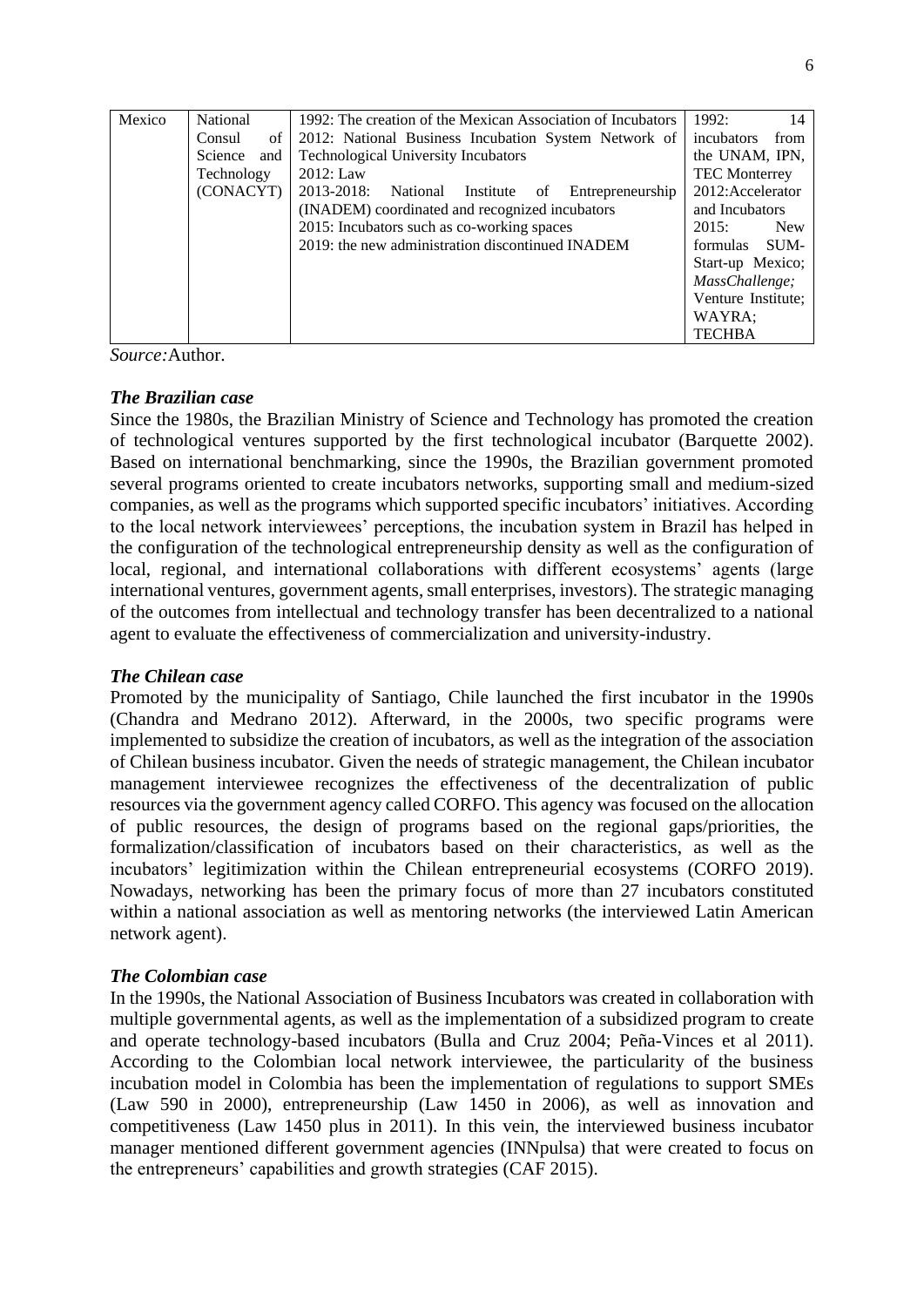#### *The Mexican case*

Since the early 1990s, the Mexican government has intervened in the creation of business incubators that promote innovative and non-innovative entrepreneurship. Then, the government decentralized the strategic management of incubators' resources/capabilities to hybrid public agencies to ensure innovation and entrepreneurship (Guerrero and Urbano 2017). In general, the Mexican incubation was represented by public and private university incubators (Molina et al 2011). The most representatives cases have been the incubators created by the National University of Mexico (UNAM), the National Polytechnic University (IPN) and the incubator/accelerator system created by the Technologic University of Monterrey (ITESM). Mainly Latin American economies have considered the ITESM case as a best practice for fostering academic entrepreneurship (Cantu-Ortiz et al 2017), graduate entrepreneurship (Guerrero et al 2017; 2018), and entrepreneurial innovation practices (Herrera et al 2018; Guerrero et al 2019). During the last administration (2013–2018), the National Institute of Entrepreneurship was created and focused on coordinating/legitimizing the roles of incubators in the ecosystem (Guerrero and Urbano 2017). As a result, new incubation formulas emerged by the implementation of programs to support the different entrepreneurship stages: nascent, new creation, growth, and consolidation.

# **Incubators/Accelerators Actors Involved in Entrepreneurial Innovation Ecosystems** *Model 1: Incubators/accelerators as a replication of thriving entrepreneurial and innovation ecosystems*

In the Latin American context, based on international benchmarking analysis (Table 19.3), governments have replicated successful programs/policies implemented by developed economies (Etzkowitz et al 2005; de Mello and Etzkowitz 2008; Guerrero and Urbano 2019).

| Incubator/<br>accelerators in<br>developed economies                 | The<br>replication<br>incubator/accelerators<br>model in Latin America            | <b>Adaptability and adoption</b>                                                                                                                                                                                                     | <b>Impact</b>                                                                                                                                                            |
|----------------------------------------------------------------------|-----------------------------------------------------------------------------------|--------------------------------------------------------------------------------------------------------------------------------------------------------------------------------------------------------------------------------------|--------------------------------------------------------------------------------------------------------------------------------------------------------------------------|
| Barcelona<br>Activa<br>(Barcelona, Spain)<br>(Barcelona Activa 2019) | The first Chilean Incubator<br>supported<br>by<br>the<br>municipality of Santiago | Fostering the local innovation<br>development<br>Connecting<br>the<br>ecosystem<br>agents<br>Training and incubation services                                                                                                        | Local economy<br>density<br>Start-up<br>and<br>sustainability<br>Employment<br>Replicable models                                                                         |
| Y-Combinator<br>(Silicon Valley, California)<br>(Y Combinator 2014)  | Start-up Chile<br>(Santiago, Chile)<br>(Start-up Chile 2019)                      | Acceleration program to attract<br>entrepreneurs over the world<br>Offer: equity and free money<br>Training, mentors, and investors<br>Access to community<br>and<br>networks<br>Working visa and soft-landing<br>Worldwide partners | Spin-offs - the Chilean S<br>Factory that is a pre-<br>acceleration program<br>Survival rate: 54.5%<br>Sales: 691 million US\$<br>worldwide<br>Capital: US\$ 998 million |
| Start-up Chile<br>(Santiago, Chile)<br>(Start-up Chile 2019)         | Start-up Brazil<br><b>Start-up Buenos Aires</b><br>Start-up Peru                  | Government initiatives inspired<br>by Start-up Chile to promote the<br>emergence and consolidation of<br>offer<br>that<br>ventures<br>innovative/technological<br>products                                                           | International projection<br>Scaling-up in LATAM<br>markets<br>Generation of quality jobs                                                                                 |

*Table 19.3 Replicating incubators/accelerators models in Latin America*

*Source:*Author.

In the 1990s, the first incubator in Santiago was influenced by European experiences like Barcelona Activa (Chandra and Medrano 2012). Nowadays, in the Chilean context, the local/Latin networks' interviewees have recognized that North American and Israeli experiences have also influenced the configuration of entrepreneurship/innovation ecosystems'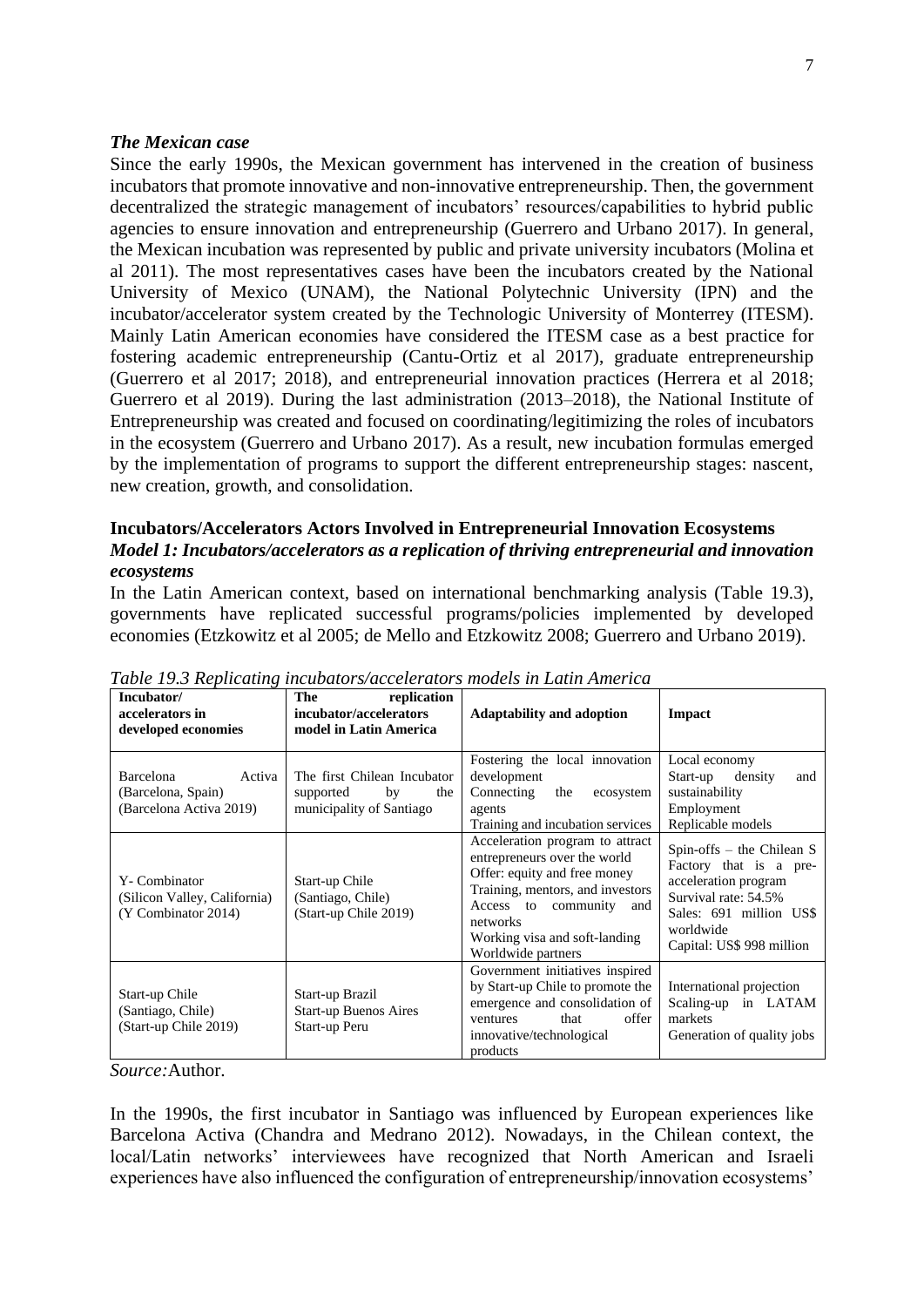elements. More concretely, Takaoka (2018) explained the influence of the Y Combinator acceleration on the Start-up Chile that is a pre-acceleration and acceleration program launched by the Chilean government to spur investment and attract entrepreneurs. The Start-up Chile's success was replicated in other Latin American countries such as Argentina, Brazil, and Peru.

#### *Model 2: Incubators/accelerators as global hubs*

An incubator hub is understood as a central incubator that supports smaller and satellite incubators (Thorburn 1998). The most representative global hub for entrepreneurial innovations has been the Silicon Valley because of its thriving entrepreneurial and innovation ecosystem (Phan et al 2005). In the Latin American context, given the limited enterprises'/markets' capabilities, a global hub is a strategic alternative to scaling-up local incubated ventures into the international markets through their partners. According to the interviewed international network agent, hubs located in Mexico and Chile reduce institutional distance and barriers to entry into the US and Latin American markets, respectively.

We found four global hubs (see Table 19.4). The first one, promoted by Telefonica, Wayra, is a global start-up ecosystem platform that provides cash and business development support thoughtful the world with unique access to government agencies, corporate leaders, investors, serial entrepreneurs, and royalties in the diverse sector (Wayra 2019). The second one, promoted by the social community, SocialLab is the social innovators' global network that focused on the sustainability and scalability of public agendas (SocialLab 2019). According to the interviewed social incubator's managers, this network is an online platform of social problematics and potential solutions with headquarters in Latin American countries. The third one, promoted by CORFO, the Start-up Chile, is a hub oriented to the acceleration and scalability of innovative ventures in Latin America (Start-up Chile 2019). The fourth one, promoted by an investor community, NXTP Labs, has been a pioneer venture capital platform across diverse sectors in Latin America (NXTP Labs 2019). This network provides mentoring and venture capital supports technological new ventures. Given their global presence, the three examples of Latin American hubs have become the most global, connected, and diversified sectorial network for implementing internationalization strategies (the interviewed Latin American network agent).

| Incubator/                                 | <b>Promoter</b>     | <b>Countries</b>                                                                         | таже 19.4 Отманиту ини триенниг теммионмассистиют тибл т Ейнн типетей<br><b>Focus</b>                                                                                    | <b>Portfolio of services</b>                                                                                  | <b>Impacts</b>                                                                                                                                                                    |
|--------------------------------------------|---------------------|------------------------------------------------------------------------------------------|--------------------------------------------------------------------------------------------------------------------------------------------------------------------------|---------------------------------------------------------------------------------------------------------------|-----------------------------------------------------------------------------------------------------------------------------------------------------------------------------------|
| <b>Accelerators</b><br>hubs                |                     |                                                                                          |                                                                                                                                                                          |                                                                                                               |                                                                                                                                                                                   |
| Wayra<br>(Wayra 2019)                      | Telefonica          | Argentina<br><b>Brazil</b><br>Chile<br>Colombia<br>Mexico<br>Peru<br>Venezuela<br>Europe | They are<br>supporting<br>initiatives in diverse<br>like<br>sectors<br>telecommunications,<br>health, blockchain, big<br>artificial<br>data,<br>intelligence, and others | Funding<br>Consulting<br>Global networking<br>Acceleration<br>Mobility<br>Open innovation                     | Corporate<br>acceleration:<br>managed<br>by<br>Telefonica<br>in<br>16<br>countries<br>investment:<br>Global<br>more than EUR 160<br>million<br>Start-up rates: more<br>than $400$ |
| SocialLab<br>(SocialLab)<br>2019)          | Social<br>community | Argentina<br>Chile<br>Colombia<br>Uruguay                                                | Initiatives with massive<br>social impact and sort<br>out problems faced by<br>humankind                                                                                 | Workshops<br><b>Mentors</b><br>Boot camps<br>Consultancy<br>Innovation platforms<br>Outstanding<br>networking | Projects: 206<br>Ideas: 12407<br>Boot camps: 12<br>Initial<br>investment:<br>US\$ 876 million<br>Training: 968                                                                    |
| Start-up Chile<br>(Start-up Chile<br>2019) | <b>CORFO</b>        | <b>Brazil</b><br><b>Buenos Aires</b><br>Peru                                             | Government initiatives<br>inspired<br>Start-up<br>by<br>Chile to promote the<br>and<br>emergence                                                                         | invest<br>Foreign<br>attraction<br>of<br><b>The</b><br>attraction<br>human capital                            | International<br>projection<br>Scaling-up<br>in<br><b>LATAM</b> markets                                                                                                           |

*Table 19.4 Outstanding and influential incubators/accelerators hubs in Latin America*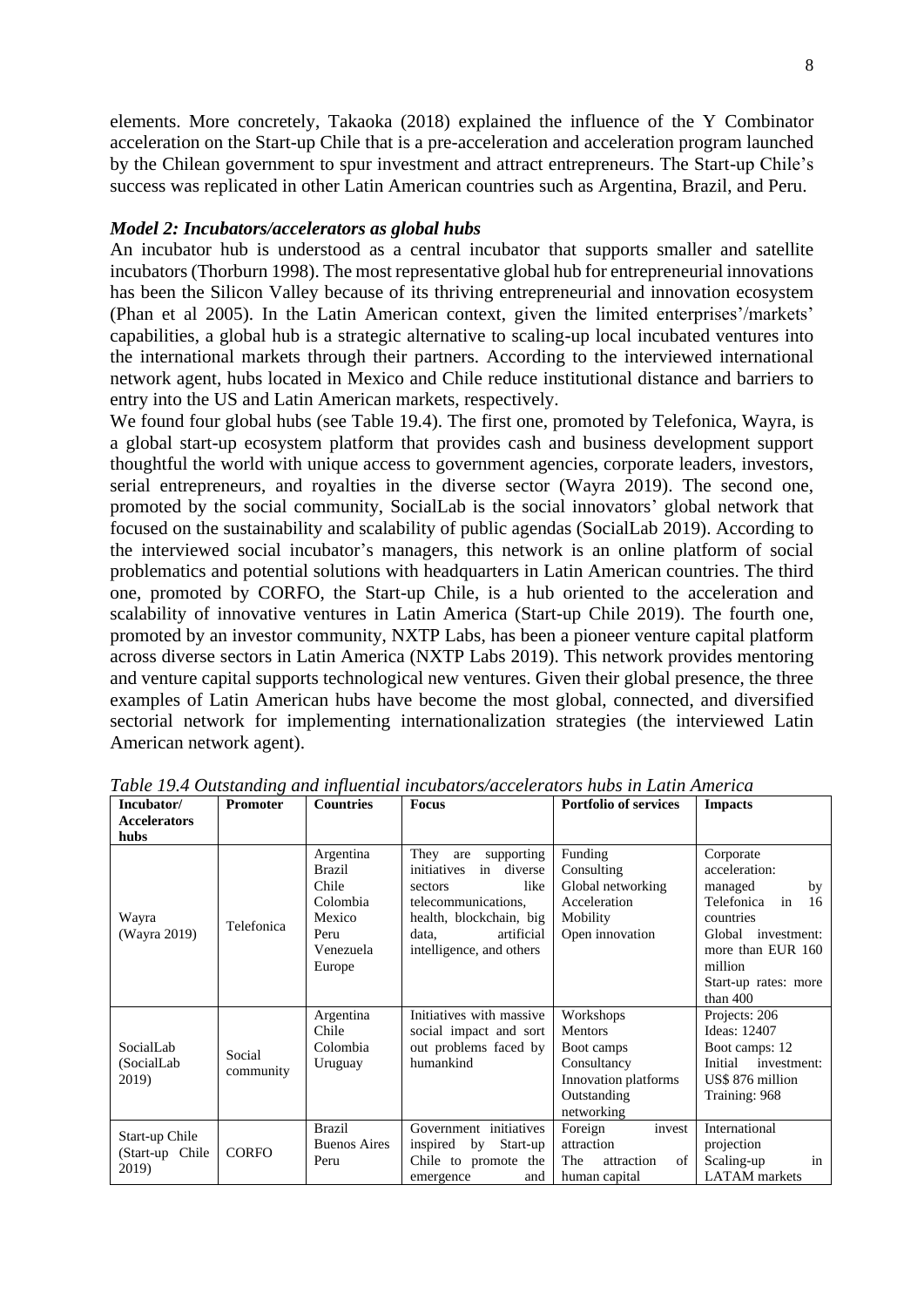|                                                                  |           |                     | consolidation<br>of<br>offer<br>that<br>ventures<br>innovative/technologica | Access to networks<br>Soft-landing<br>Developing<br>global | Generation of quality<br>jobs<br>Ecosystems |
|------------------------------------------------------------------|-----------|---------------------|-----------------------------------------------------------------------------|------------------------------------------------------------|---------------------------------------------|
|                                                                  |           |                     | products                                                                    | ecosystems                                                 |                                             |
|                                                                  |           |                     | Pioneers of the venture                                                     | Marketing strategy                                         | Companies:<br>more                          |
| <b>NXTP</b><br>Labs<br>(Buenos Aires)<br>(NXTP)<br>Labs<br>2019) | Investors | Chile               | capital across diverse                                                      | Innovation platform                                        | than $202$ (exits 16,                       |
|                                                                  | community | Colombia            | (B2B,<br>sectors                                                            | capital<br>Venture                                         | funds 2.<br>15<br>$CO-$                     |
|                                                                  | and       | Mexico              | Fintech.<br>information.                                                    | platform                                                   | investors)                                  |
|                                                                  | corporate | Uruguay             | Security)<br>Internet<br>in                                                 | Technological                                              | Additional<br>seed                          |
|                                                                  | partners  | <b>Buenos Aires</b> | Latin America launched                                                      | ecosystem                                                  | US\$<br>capital:                            |
|                                                                  |           |                     | in $2011$                                                                   | Mentoring                                                  | million                                     |

*Source:* Author.

## *Model 3: Incubators/accelerators as internationalization nodes*

According to Ramirez et al (2019), the association of incubators' networks also reinforced both enterprises'/countries' entrepreneurial and innovative capabilities. Concretely, we identified two Latin American networks. The first one is IncubadorasLAT integrated by 157 incubators located in 11 Latin American countries (IncubadorasLat 2019). The second one is RedLacnet integrated by more than 120 incubators in diverse ecosystems in Latin America. Both networks provide mentoring as well as partnership to apply to projects sponsored by the InterAmerican Development Bank, Asia-Pacific Economic Cooperation, and other international agents. Annually, both networks hosted an annual meeting to discuss the current situation, challenges/opportunities across ventures, incubators, and countries. Therefore, the network could act as an internationalization node for all affiliated and incubated ventures.

# **RESEARCH AGENDA FOR INCUBATION/ACCELERATION IN LATIN AMERICAN COUNTRIES**

# **What Do We Not Know about the Incubation/Acceleration Models in Latin America?**

Our findings show some preliminary insights about incubators, ecosystems, and ventures located in Latin American countries. Nevertheless, the alignment among these three elements has been ignored in the academic discussion.

Regarding the antecedents, there is a general assumption about government interventions based on benchmarking of successful incubators (mostly located in Europe and North America). Our findings showed several incubation patterns adopted by the government via Triple Helix, technology, and innovative programs, or competitiveness policies. Nevertheless, anecdotal evidence suggests unclear outcomes related to these interventions. Future research should analyze the effectiveness of public incentives/programs, as well as the implementation of new measures for capturing outcomes/impacts per US\$ invested (Guerrero and Urbano 2019). Another research opportunity is the analysis of (un)successful replication of innovation practices/modes from developed economies. It implies the determinants of success and failure in the adaptation/adoption of abroad successful practices. Therefore, evolutionary approaches are required to understand the determinants and the outcomes behind each benchmarking strategy. Simultaneously, it is crucial to explore the strategic management of incubators, incubators' hubs, and incubators' networks (Guerrero et al 2019).

Regarding the incubation models, published studies have explored the traditional models of incubation, but little is known about their influence on the configuration of entrepreneurial ecosystems at local, at country, but also at the LATAM region. On the one hand, the exploration of traditional vs. digital platforms will be useful for understanding how incubators not only generate enterprises' capabilities and access to resources but also generate regional capabilities. It implies the analysis of the inverse relationship between incubators and ecosystems using mixed theoretical foundations such as knowledge spillover theory (externalities produced by the incubators), ecosystem approach (the integration of diverse elements to fostering entrepreneurial innovations), and evolutionary approach (time and space determine the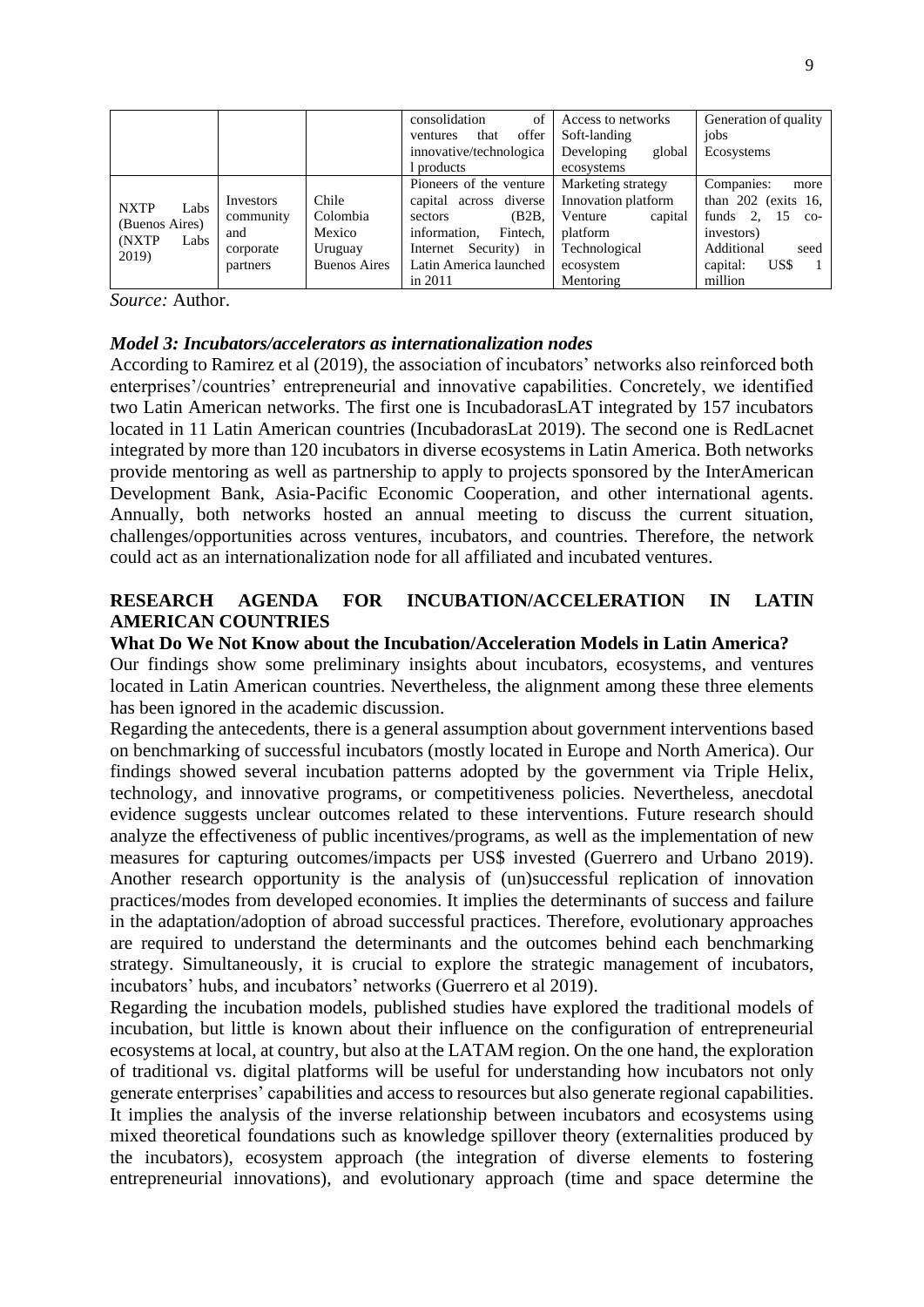maturity/contribution among participants). It demands longitudinal analysis and new metrics for understanding the role of each ecosystems' actors on incubators and vice versa. On the other hand, previous studies have provided insights into the positive impact of incubation practices on the ventures' internationalization (Engelman et al 2015). In the Latin American context, Chandra, and Medrano (2012) found an active role of incubated ventures in incubation and internationalization, as independent programs. However, incubator's hubs or incubators networks are in the most critical elements across the internationalization of incubated firms. Based on our insights, in Latin American, the incubators working together to support ventures under three pillars. The pre-acceleration based on their local R&D collaborations. The incubation based on their incubations' local and international partners. The acceleration based on open and international collaborations for achieving their market growth, internationalization opportunities, or corporate venturing initiatives based on the development of products among incubated ventures located in diverse countries.

### **What Are the Main Challenges in the Incubation/Acceleration Models in Latin America?**

The first challenge related to the incubation/acceleration models is the legitimizing of their involvement into the ecosystems. There are a few rankings used by Latin American incubators to evaluate their position on the global scope. One ranking is the UBI Global that provides World Benchmarking metrics to evaluate the position of incubators concerning full participants (UBI Global 2019). Another ranking is PRODEM that measures the entrepreneurship ecosystem conditions (one of them is the incubators) in Latin America (PRODEM 2019). However, both rankings are not capturing measurements concerning inputs, outputs, and outcomes of incubators. The implication for policymakers (government and networks) is defining metrics that allow monitoring of incubators' actions.

The second challenge is related to the efficient allocation of public resources. Mostly Latin American governments allocate resources on supporting the early stages of entrepreneurial initiatives (pre-incubation and incubation). It explains how these support programs increase the number of nascent entrepreneurs. However, the transition to the next entrepreneurial stage will depend on innovation and growth orientation (acceleration). It also implies the support of diversity in entrepreneurship. The implication for incubators/accelerators is working together with enterprises and universities to coordinate the allocation of resources based on priorities and needs.

## **What Are the Main Implications for Incubation/Acceleration's Stakeholders in Latin America?**

Several implications emerge from this study. First, for policymakers, the limited public resources demanded their allocation in programs that ensured forceful impacts on entrepreneurs. Many failure experiences have characterized the learning process of Latin American policymakers in terms of incubators/accelerators programs. Based on this learning process, each Latin American country has acquired specific incubation/acceleration capabilities that currently should be re-conducted into a smarted specialization strategy. On the one hand, it implies the continuous evaluation of the implemented programs and follow-up of incubated/accelerated small teams. On the other hand, it implies the development of collaboration agreements among the Latin American governments for supporting the scalingup of the incubated/accelerated projects. Therefore, the challenge for policymakers is ensuring the effectiveness and the continuity in the allocation of their public resources based on needs and capabilities.

Second, for incubators/accelerators managers, the benchmarking and networking are the most useful practices in the Latin American context. It allows positioning them in the national and international antenna. Similarly, being part of an incubator/accelerator network (e.g.,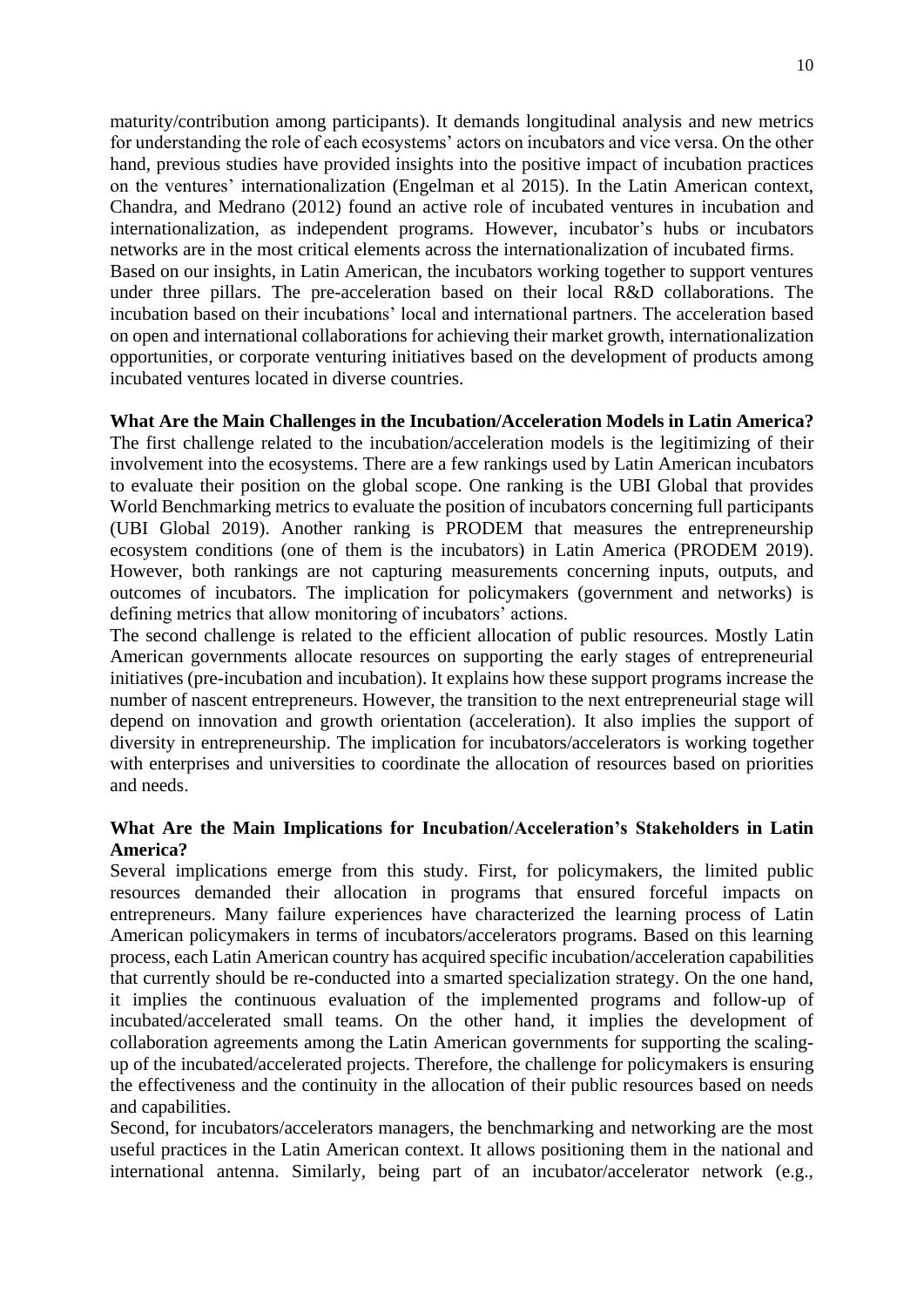IncubadorasLAT) represents a window of opportunities for knowledge transfer, acquisition of capabilities, sharing resources, and improvement of the offered services. Incubators/accelerators are playing a crucial role in the transition into the different entrepreneurship stages. These infrastructures are determinant of the increase/decrease in the discontinuity of small projects across the valley of death. Therefore, the challenge for incubators/accelerators managers is the co-creation/collaboration with multiple agents from the entrepreneurship ecosystem.

Third, for incubated/accelerated projects, both successful and unsuccessful experiences of incubated/accelerated projects are useful in the learning process of new ones. In this view, the success and failure should be considered as part of the evolutionary process of each project. It implies the recognition of straights and weaknesses at the individual, at the organizational, and at the environmental levels. Therefore, the challenge for small incubated/accelerated teams is the transition into the diverse entrepreneurship stages. It demands the acquisition or improvement of capabilities and resources. In this view, the Latin American ecosystems represent an opportunity to access various supports, but also many barriers that should be exploited with the mentoring of experts.

## **CONCLUSIONS**

This chapter discussed the role of incubators/accelerators in the configuration of the Latin American entrepreneurial and innovation ecosystem. Given the limited accumulation of publications in the Latin American context, we explored the antecedents, determinants, and models of incubators/accelerators in Brazil, Chile, Colombia, and Mexico. By mixing semistructured interviews and secondary data, our findings show particularities in government intervention, as well as the diversification of Latin American incubators/accelerators. Based on the limitation of resources/capabilities, incubators implement open collaboration actions among local and external partners.

This study has several limitations. The first limitation, given the lack of information in Latin American countries, this study adopted the qualitative approach. This approach allows for an understanding of this phenomenon based on the perceptions and secondary sources. However, this approach does not allow implementing objective metrics. A natural extension of this study should be implementing mixing approaches (quantitative and qualitative). The second limitation is linked with the variables of time and space. Entrepreneurial and innovative ecosystems are dynamic processes. In this vein, future research should explore the role of incubators/accelerators not only across the entrepreneurial stages but also in ecosystem stages. It implies longitudinal information across countries and periods of evolution.

#### **REFERENCES**

- Alba Ortuño, C. (2015). Modelo de incubación de empresas: una propuesta, *Revista Perspectivas*, **24** (36), 65–90.
- Autio, E., Kenney, M., Mustar, P., Siegel, D., and Wright, M. (2014). Entrepreneurial innovation: the importance of context, *Research Policy*, **43**(7), 1097–1108.
- Barcelona Activa (2019). All about Barcelona activa, accessed December 28, 2019 at https://www.barcelonactiva.cat/barcelonactiva/cat/.
- Barbero, J., Casillas, J., Wright, M., and Garcia, AR (2014). Do different types of incubators produce different types of innovations? The Journal of Technology Transfer, 39(2).
- Barquette, S. (2002). Factores de localización de incubadoras y empresas de nueva tecnología, *Academia Revista Latinoamericana de Administración*, **28**, 51–71.
- Bulla, F. J. M., and Cruz, C. A. (2004). La experiencia colombiana en incubación de empresas, *Revista Escuela de Administración de Negocios*, **52**, 7–13.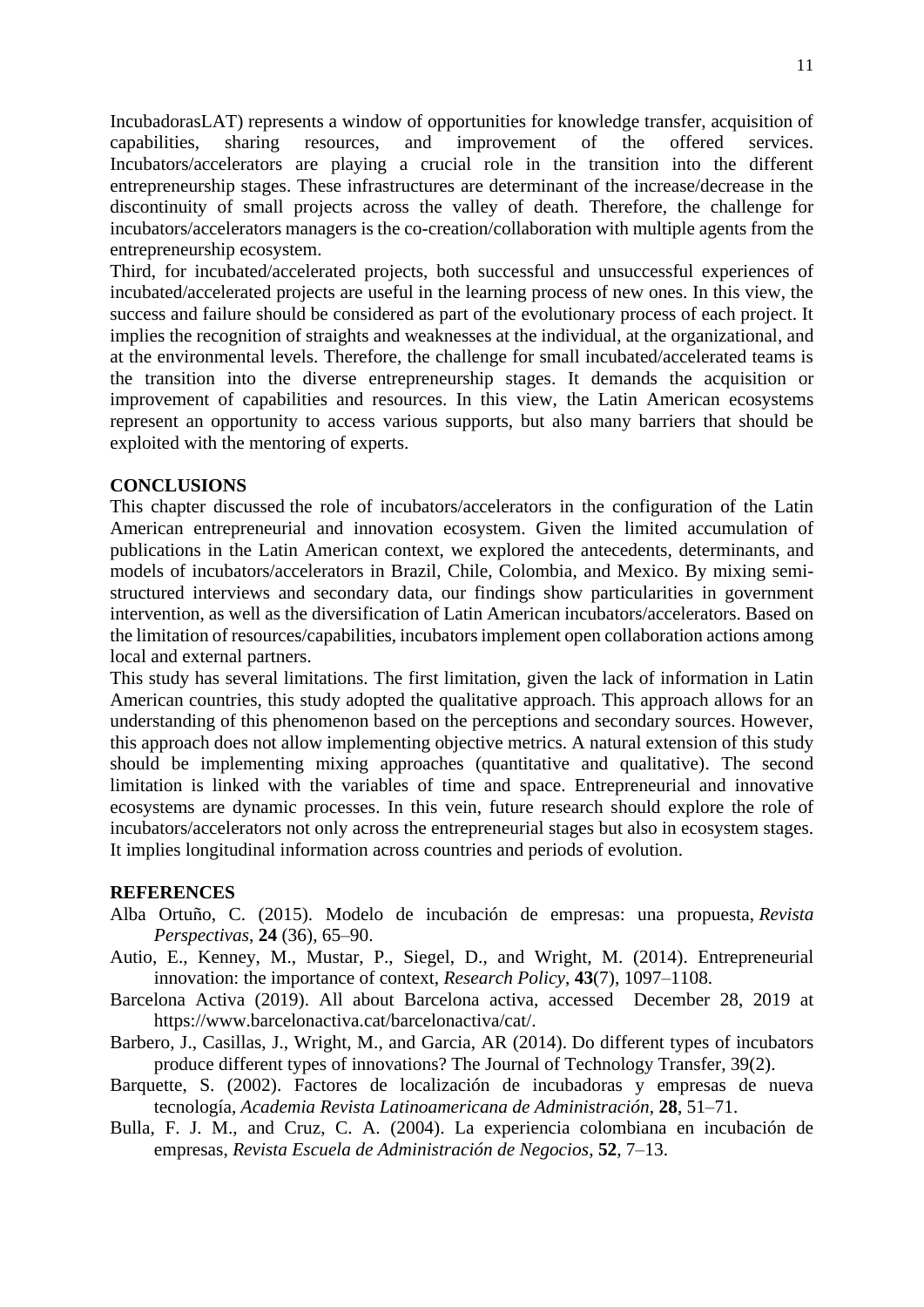- CAF (2015). *El caso de INNpulsa Colombia. La evolución de una política pública para el crecimiento empresarial extraordinario. Serie Políticas Públicas y Transformación Productiva.* CAF Corporación Andina de Fomento
- Cantu-Ortiz, F. J., Galeano, N., Mora-Castro, P., and Fangmeyer Jr, J. (2017). Spreading academic entrepreneurship: made in Mexico, *Business Horizons*, **60**(4), 541–550.
- Carballo-Barrera, Y., and Nichols, A. (2016). *Metamodelo del Proceso de Incubación de Empresas: Componente Modelo de Negocio*, In Memorias del IV Simposio Científico y Tecnológico en Computación, SCTC, **9**, 59–70,
- Casanova, P., and Arce, K. (2015). Las Organizaciones Científicas Estudiantiles como incubadoras de los investigadores del mañana en Latinoamérica, *Revista Hispanoamericana de Ciencias de la Salud*, **1**(1), 66–67.
- Chandra, A., and Medrano Silva, M. A. (2012). Business incubation in Chile: development, financing and financial services, *Journal of technology management and innovation*, **7**(2), 1–13.
- CORFO (2019). *Ecosistema Chileno de Emprendimiento*. Santiago: CORFO.
- Cumming, D., Werth, J. C., and Zhang, Y. (2019). Governance in entrepreneurial ecosystems: venture capitalists vs. technology parks, *Small Business Economics*, **52**(2), 455–484.
- de la Garza, G. F. (1993). The importance of university incubators in Latin America, *European Journal of education*, **28**(1), 31–34.
- de Mello, J. M. C., and Etzkowitz, H. (2008). New directions in Latin American universityindustry-government interactions, *International Journal of Technology Management and Sustainable Development*, **7**(3), 193–204.
- Dutrénit, G., De Fuentes, C., and Torres, A. (2010). Channels of interaction between public research organizations and industry and their benefits: evidence from Mexico, *Science and Public Polic*y, **37**(7), 513–526.
- Eisenhardt, K. M., and Graebner, M. E. (2007). Theory building from cases: opportunities and challenges, *Academy of management journal*, **50**(1), 25–32.
- Engelman, R., Carneiro Zen, A., and Fracasso, E. M. (2015). The impact of the incubator on the internationalization of firms, *Journal of technology management and innovation*, **10**(1), 29–39.
- Etzkowitz, H., and Brisolla, S. N. (1999). Failure and success: the fate of industrial policy in Latin America and Southeast Asia, *Research Policy*, **28**(4), 337–350.
- Etzkowitz, H., and Leydesdorff, L. (1997). Introduction to the special issue on science policy dimensions of the Triple Helix of university-industry-government relations, *Science and Public Policy*, **24**(1), 2–5.
- Etzkowitz, H., de Mello, J. M. C., and Almeida, M. (2005). Towards 'meta-innovation' in Brazil: the evolution of the incubator and the emergence of a triple helix, *Research Policy,* **34**(4), 411–424.
- Galbraith, B., McAdam, R., and Cross, S. E. (2019). The evolution of the incubator: past, present, and future, *IEEE Transactions on Engineering Management*, 1–7.
- Grimaldi, R., and Grandi, A. (2005). Business incubators and new venture creation: an assessment of incubating models, *Technovation*, **25**(2), 111–121.
- Guerrero, M., and Santamaría-Velasco, C. A. (2020). Ecosistema y actividad emprendedora en México, *Revista Perfiles Latinoamericanos*, **28**(55), 227–251.
- Guerrero, M., and Urbano, D. (2012). Transferencia de conocimiento y tecnología: Mejores prácticas en las universidades emprendedoras españolas, *Gestión y política pública*, **21**(1), 107–139.
- Guerrero, M., and Urbano, D. (2017). The impact of Triple Helix agents on entrepreneurial innovations' performance: an inside look at enterprises located in an emerging economy, *Technological Forecasting and Social Chang*e, **119**, 294–309.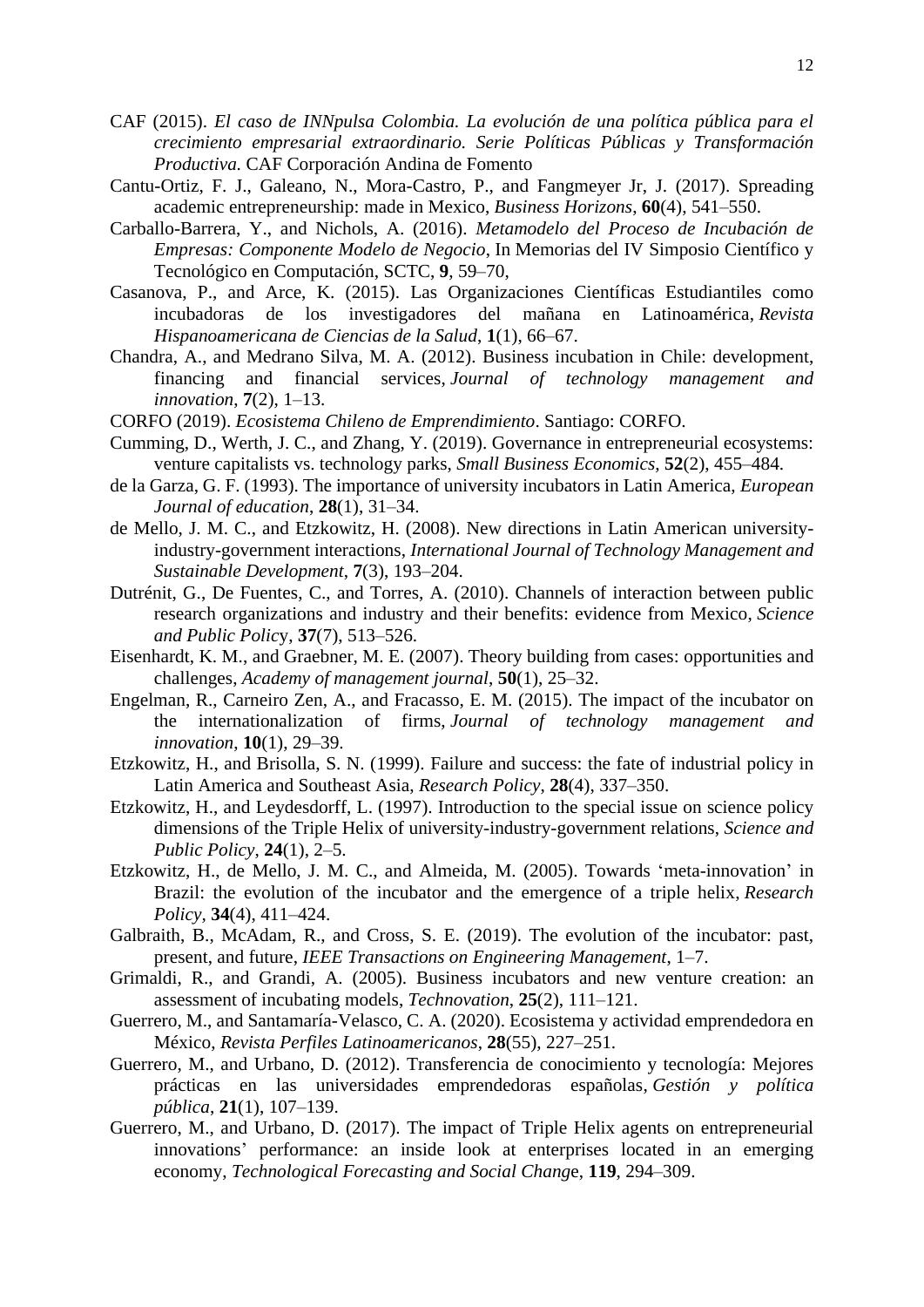- Guerrero, M., Urbano, D., and Gajón, E. (2017). Higher education entrepreneurial ecosystems: exploring the role of business incubators in an emerging economy, *International Review of Entrepreneurship*, **15**(2).
- Guerrero, M., Urbano, D., Cunningham, J. A., and Gajon, E. (2018). Determinants of graduates' start-ups creation across a multi-campus entrepreneurial university: the case of Monterrey Institute of Technology and Higher Education, *Journal of Small Business Management,* **56**(1), 150–178.
- Guerrero, M., Urbano, D., and Herrera, F. (2019). Innovation practices in emerging economies: do university partnerships matter?, *The Journal of Technology Transfer*, **44**(2), 615–646.
- Guerrero, M., and Urbano, D. (2019). Effectiveness of technology transfer policies and legislation in fostering entrepreneurial innovations across continents: an overview, *The Journal of Technology Transfer*, **44**(5), 1347-1366.
- Hackett, S. M., and Dilts, D. M. (2004). A systematic review of business incubation research, *The Journal of Technology Transfer*, **29**(1), 55–82.
- Herrera, F., Guerrero, M., and Urbano, D. (2018). Entrepreneurship and innovation ecosystem's drivers: the role of higher education organizations. In J. Leitao, H. Alves, N. Krueger and J. Parks (eds), Entrepreneurial, Innovative, and Sustainable Ecosystems, Cham: Springer, pp. 109–128.
- IncubadorasLat (2019). About us, accessed November 18, 2019 at https://incubadoras.lat/.
- Kantis, H. D., and Federico, J. S. (2012). *Entrepreneurial Ecosystems in Latin America: The Role of Policies. International Research and Policy Roundtable* (Kauffman Foundation), Liverpool, UK, accessed December 28, 2019 at http://www.innovacion.gob.cl/wpcontent/uploads/2012/06/EntrepreneurialEcosystems-in-Latin-America\_the-role-ofpolicies.pdf.
- Klofsten, M., Lundmark, E., Wennberg, K., and Bank, N. (2020). Incubator specialization and size: divergent paths towards operational scale, *Technological Forecasting and Social Change,* **151**, 119821.
- Lundvall, B. A. (1992). *National Systems of Innovation: Towards a Theory of Innovation and Interactive Learning*. New York: Anthem Press.
- Medeiros, J. A., and Atas, L. (1996). *Condomínios e incubadoras de empresas: guia das instituições de apoio*. Porto Alegre: Sebrae/RS.
- Mian, S. A. (1997). Assessing and managing the university technology business incubator: an integrative framework. *Journal of business venturing*, **12**(4), 251–285.
- Mian, S., Lamine, W., and Fayolle, A. (2016). Technology business incubation: an overview of the state of knowledge. *Technovation*, **50**, 1–12.
- Miller, P., and Bound, K. (2011). *The Startup Factories: The Rise of Accelerator Programmes to Support New Technology Ventures.* London: NESTA.
- Molina, A., Aguirre, J. M., Breceda, M., and Cambero, C. (2011). Technology parks and knowledge-based development in Mexico: Tecnologico de Monterrey CIT2 experience, *International Journal of Entrepreneurship and Innovation Management*, **13**(2) 199–224.
- Mosey, S., and Kirkham, P. (2019). Research opportunities considering student entrepreneurship in university ecosystems. In D. Audretsch, E. Lehmann, and A. Link (eds), *A Research Agenda for Entrepreneurship and Innovation*, Cheltenham, UK: Edward Elgar Publishing, p. 155.
- Nelson, R. R. (ed.), (1993). *National Innovation Systems: A Comparative Analysis*. Oxford: Oxford University Press.
- NXTP Labs (2019). Now we are, accessed December 18, 2019 at http://www.nxtplabs.com/.
- Pauwels, C., Clarysse, B., Wright, M., and Van Hove, J. (2016). Understanding a new generation incubation model: the accelerator, *Technovation*, **50**, 13–24.